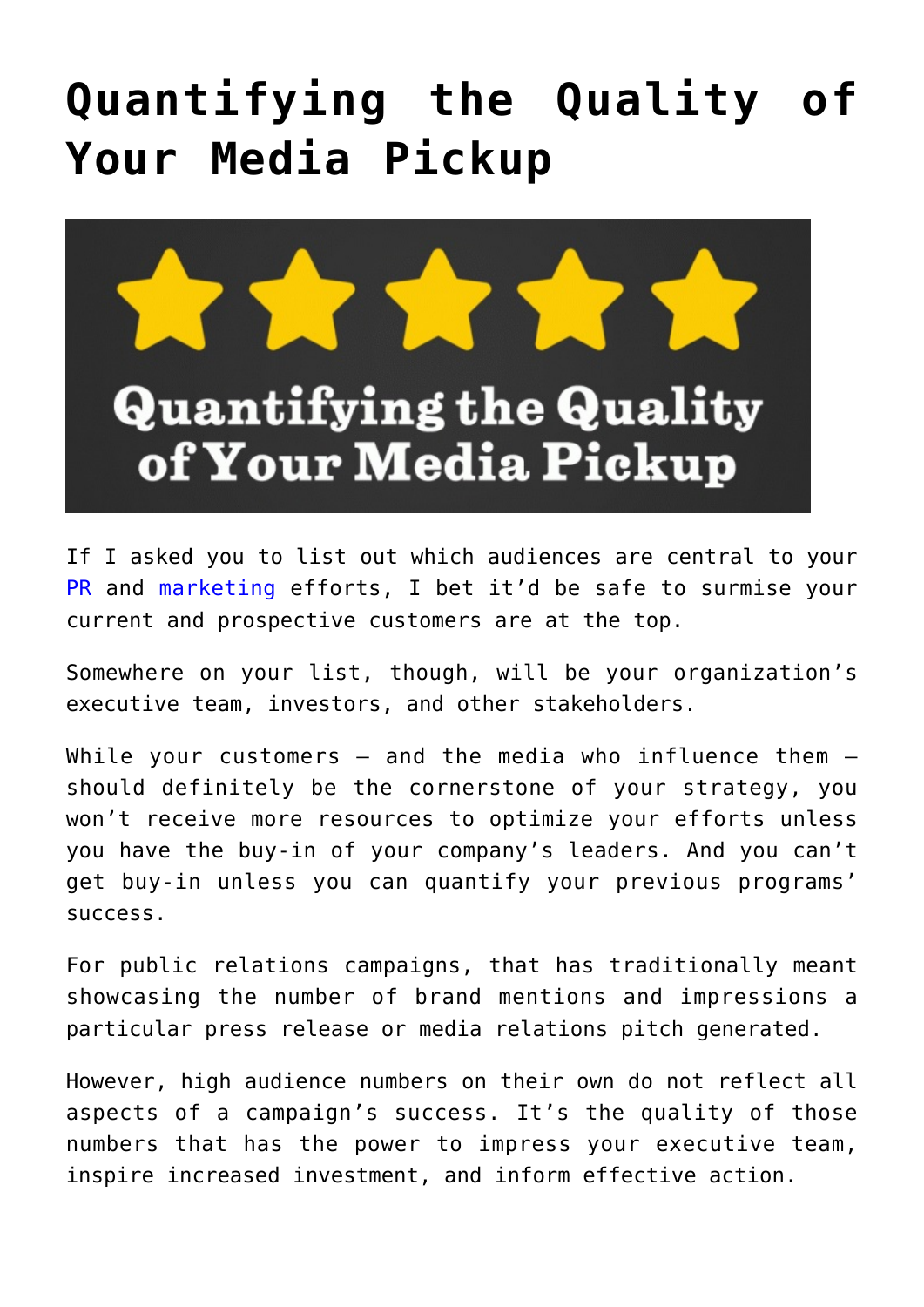As Melissa Toso writes in [How to Prove Your PR's ROI with the](https://www.prnewswire.com/blog/how-to-prove-pr-roi-with-the-right-reporting-17057.html) [Right Reporting](https://www.prnewswire.com/blog/how-to-prove-pr-roi-with-the-right-reporting-17057.html), "Members of the C-suite, agency clients and other stakeholders all want to know whether the money, time and energy that went into a campaign changed consumer behavior and, more importantly, generated profit."

Because of this, you can't take the quantity of media coverage at face value.

Today's PR and marketing teams are called on to quantify the quality of their pickup, and there are three key areas in which this can be done.

## **Scope of Media Pickup**

Your audience is everywhere and focusing on mentions and pickup from just one publication or channel won't accurately reflect your output's overall outcomes.

In the whitepaper [Brand Monitoring for the C-Suite: Delivering](https://www.prnewswire.com/knowledge-center/Brand-Monitoring-for-the-C-Suite-Delivering-Actionable-Business-Intelligence.html?CO=SE-CO-1.3.3P&LS=Blog&LSP=20K&LSC=SE-CO-1.3.3P) [Actionable Business Intelligence,](https://www.prnewswire.com/knowledge-center/Brand-Monitoring-for-the-C-Suite-Delivering-Actionable-Business-Intelligence.html?CO=SE-CO-1.3.3P&LS=Blog&LSP=20K&LSC=SE-CO-1.3.3P) Ken Wincko, Senior Vice President of Marketing at PR Newswire, emphasizes the importance of measuring both online and offline channels.

"To gain a 360-degree view of the media landscape, monitor the full range of media types that audiences consume and contribute to, including social media, blogs, print and online media; online ratings and reviews; television and radio broadcasting; and the effects of public relations outreach."

Breaking down performance across social, mainstream, and niche media types will not only help uncover opportunities for growth, but also justify to your executive team why it's a smart decision to invest additional resources into the channels or campaign types that are proven winners.

## **Representation of Brand Message**

"On a symbolic level, a brand is a business's personality—the characteristics customers think of when they think of the